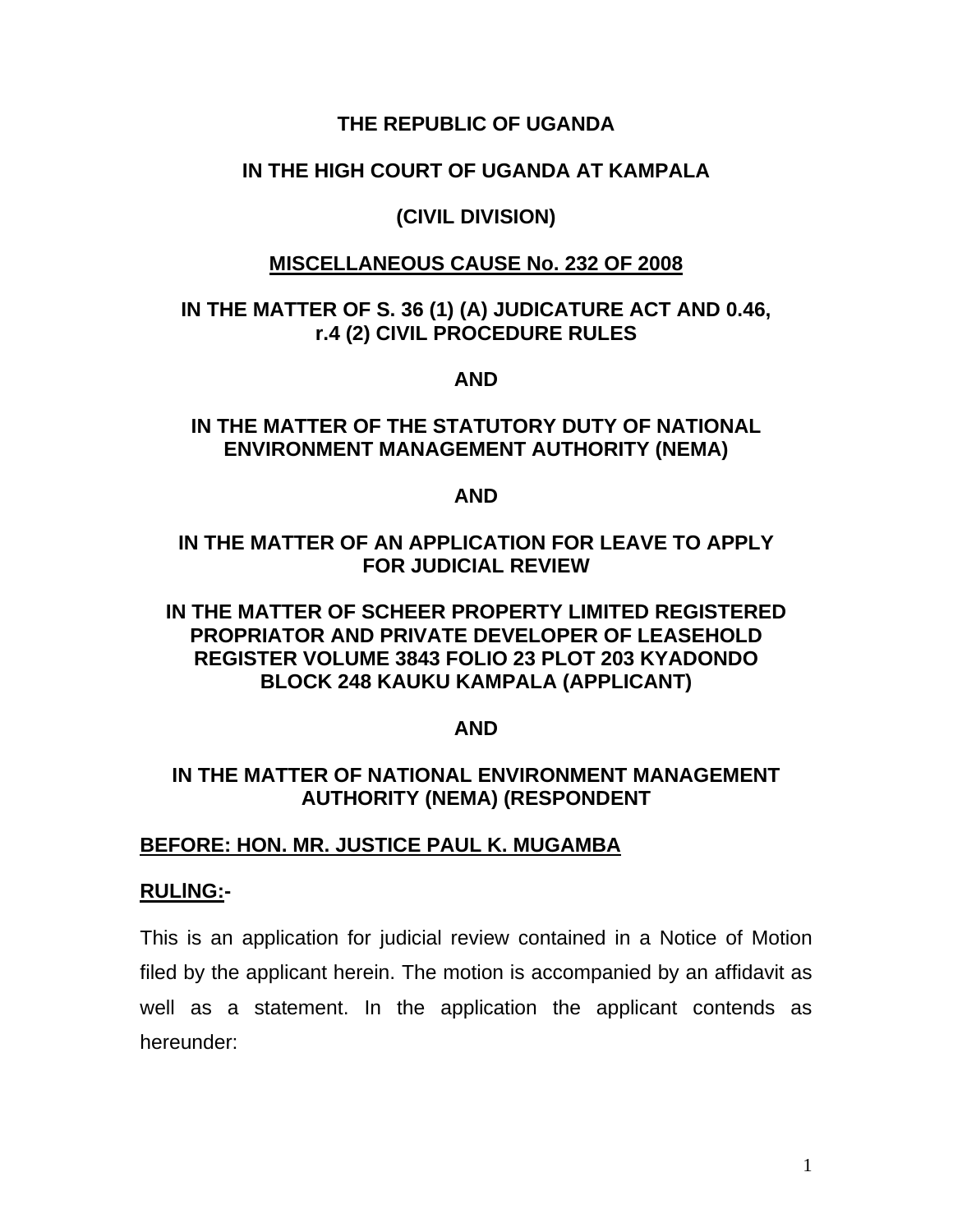- 1. "The respondent being a corporation with capacity to take quasi judicial decisions and action and capable of being sued;
- 2. The respondent has taken an unlawful, illegal, biased and unjust decision and action trampling the rights of the applicant to develop and enjoy the exclusive use of its property comprised in leasehold Register Volume 3843 Folio 23 Kyadondo acquired from Block 248 Plot 203, a plot of land overseeing lake Victoria at Kawuku in Kampala District belonging to and registered in the names of the applicant;
- 3. This Honourable Court is enjoined with jurisdiction to make declarations and issue judicial review by way of certiorari, mandamus, Prohibition and Permanent Injunction and to award damages against the respondent to quash its unlawful, illegal, biased and unjust decision;
- 4. The decision and actions of the respondent are wrong in fact and in law, unlawful, illegal, unjust and biased;
- 5. The decision and actions of the respondent are in excess of its jurisdiction, are ultra vires and relates to property over which it has no legal rights, functions and duties;
- 6. The decision and actions of the respondent were taken in breach of the principles of natural justice, without affording the applicant and other relevant public institutions a right to be heard, and with bias;
- 7. By reason of the said decision of the respondent, the applicant has been deprived of the right to develop and use its private property,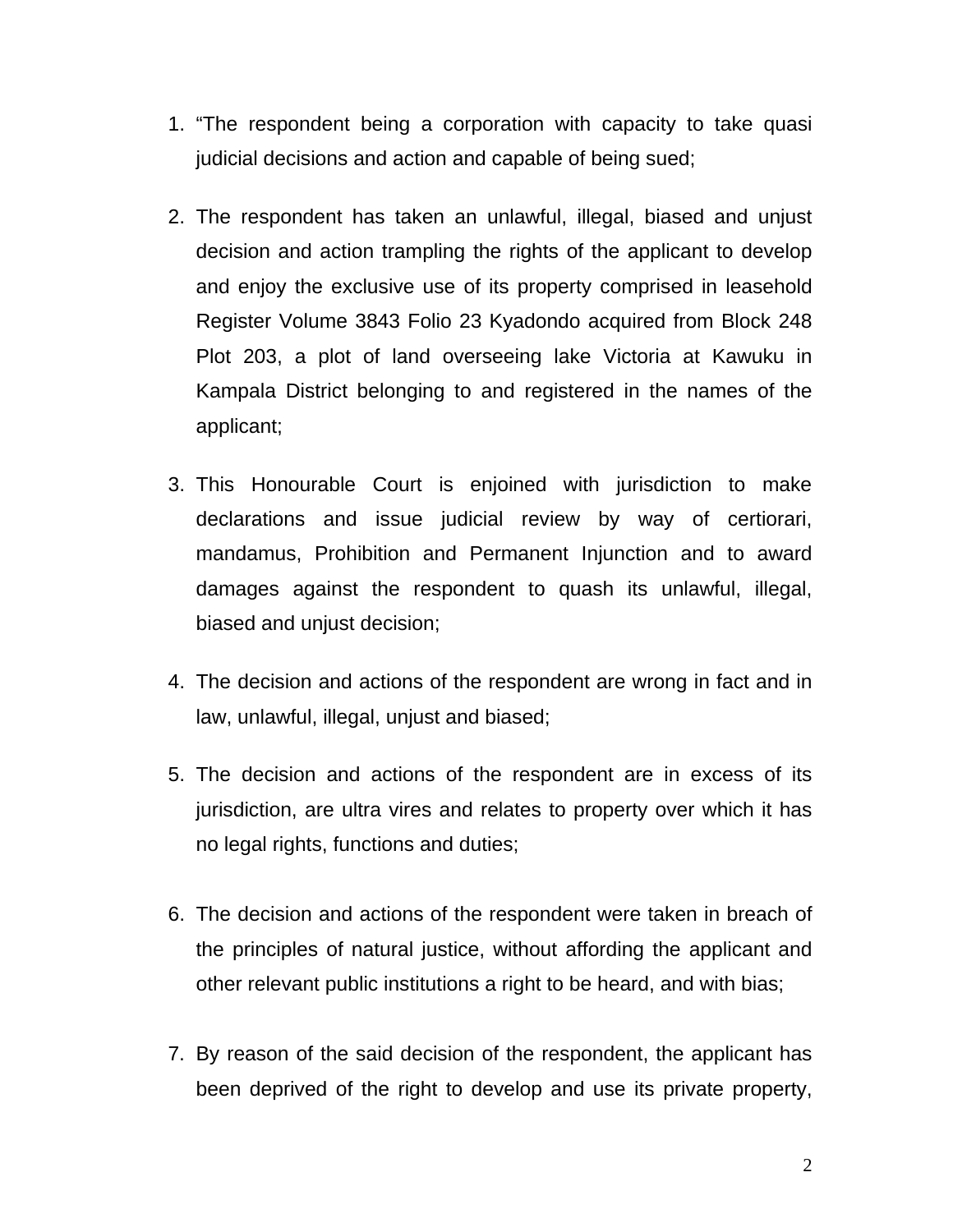has and continues to suffer immense financial loss and damages of its reputation, while its director has and continues to suffer personal incarceration; and

8. It is urgent, just and equitable that the remedies sought in this application be granted."

The facts behind this application are generally agreed.

Ownership of the land in issue is not in dispute nor is it disputed the land is close to the shores of Lake Victoria at a place known as Kawuku. It is not contested land use is meant to be residential and commercial with particular mention being made of ICT Scanning and archiving office premises. It is agreed the prospective developers approached the Uganda Investment Authority and the Kampala City Council and got a green light from both. The applicants add that they engaged services of professionals such as architects and lawyers before ground opening works started. It was in the course of these works that the attention of the respondent was drawn and the impugned intervention was initiated. There is a letter Annexture RA1 from an Environmental Inspector to effect Annexture RA2 are minutes of a meeting held on 29th July 2008 involving various stakeholders who included the Minister for ICT, the Executive Director Uganda Investment Authority, an Inspector for Wetlands as well as Mr. Ronald Scheer and Ms. Joan Kelly. The meeting related to EIA and the proximity of the property in issue to the lakeshore. Annexture RA3 is a letter dated 30th July 2008 addressed to the Executive Director of the respondent by *M/S* Collar - IT director Ronald P. Scheers. Appended to the letter were copies of the Environment Impact Statement. The letter was followed by one from the Executive Director of the Respondent to the Director Collar - IT (Uganda Ltd) (sic). In that letter Collar - IT were given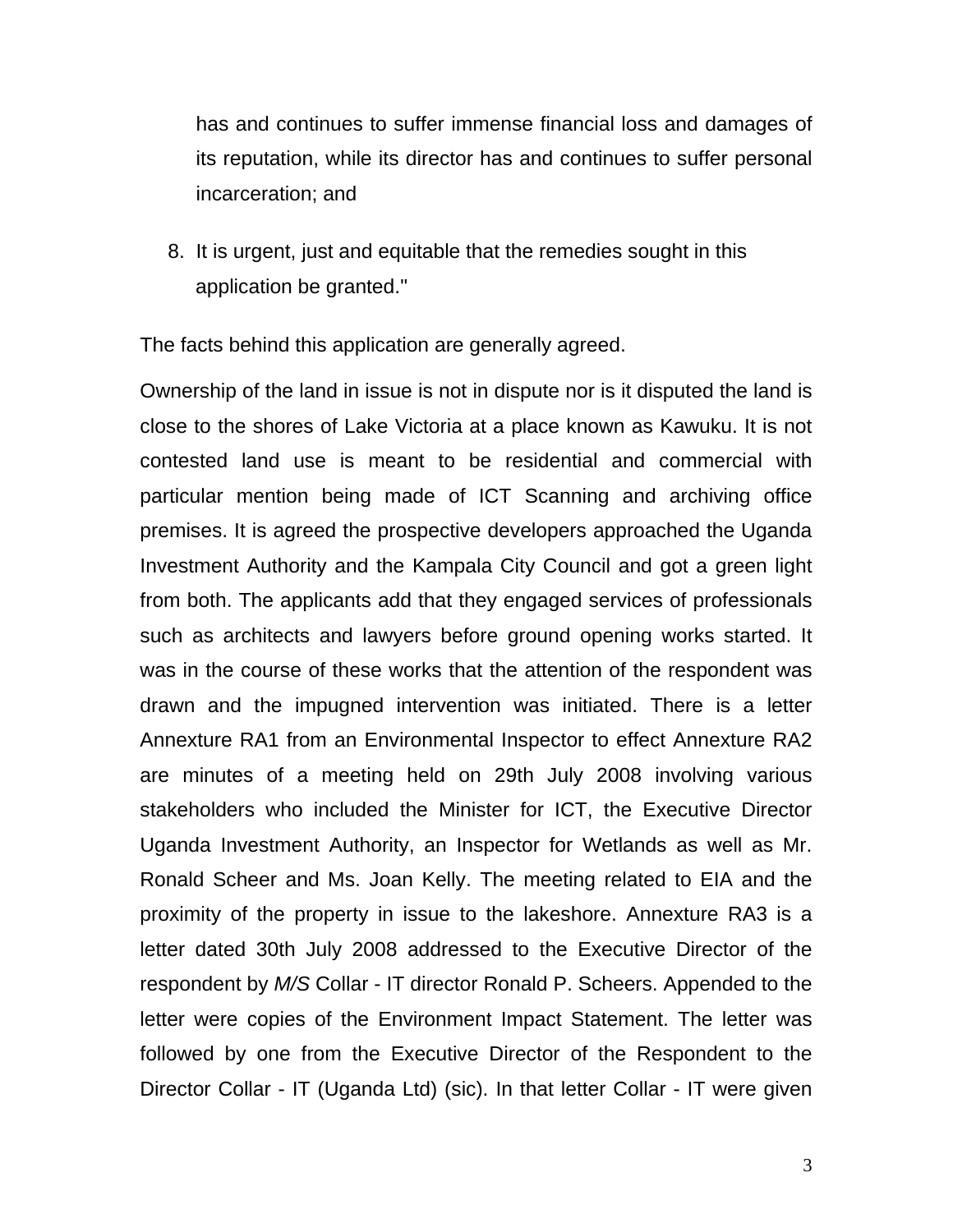reasons why the Environmental aspects of this project in the location were not approved. The letter read in part:

*"In view of the above, the National Environment Management Authority (NEMA) is not approving the circumstantial aspects of your project in this location. You are advised to find an alternative site for the implementation of your project. Once an alternative site has been identified, you should consult this authority for advice before commencement of the development. I look forward to our continued collaboration."*

On 28th October 2008 the Executive Director of the Respondent wrote to the Director Scheer Property Ltd. I presume the business name is Scheer Property Ltd having looked at the letter head in the attachment RA? The communication of 28th October 2008 also stated that the respondent did not approve of the site and urged the addressee to look for an alternative site. Perhaps of note for this case are paragraphs two and three of that letter which read:

*"As you are aware, following your request for a reconsideration of the decision communicated in mine of even reference dated 3rd September, 2008, I visited the project site on 22nd October, 2008 in your presence. During the site visit, I did confirm to you that the location of your*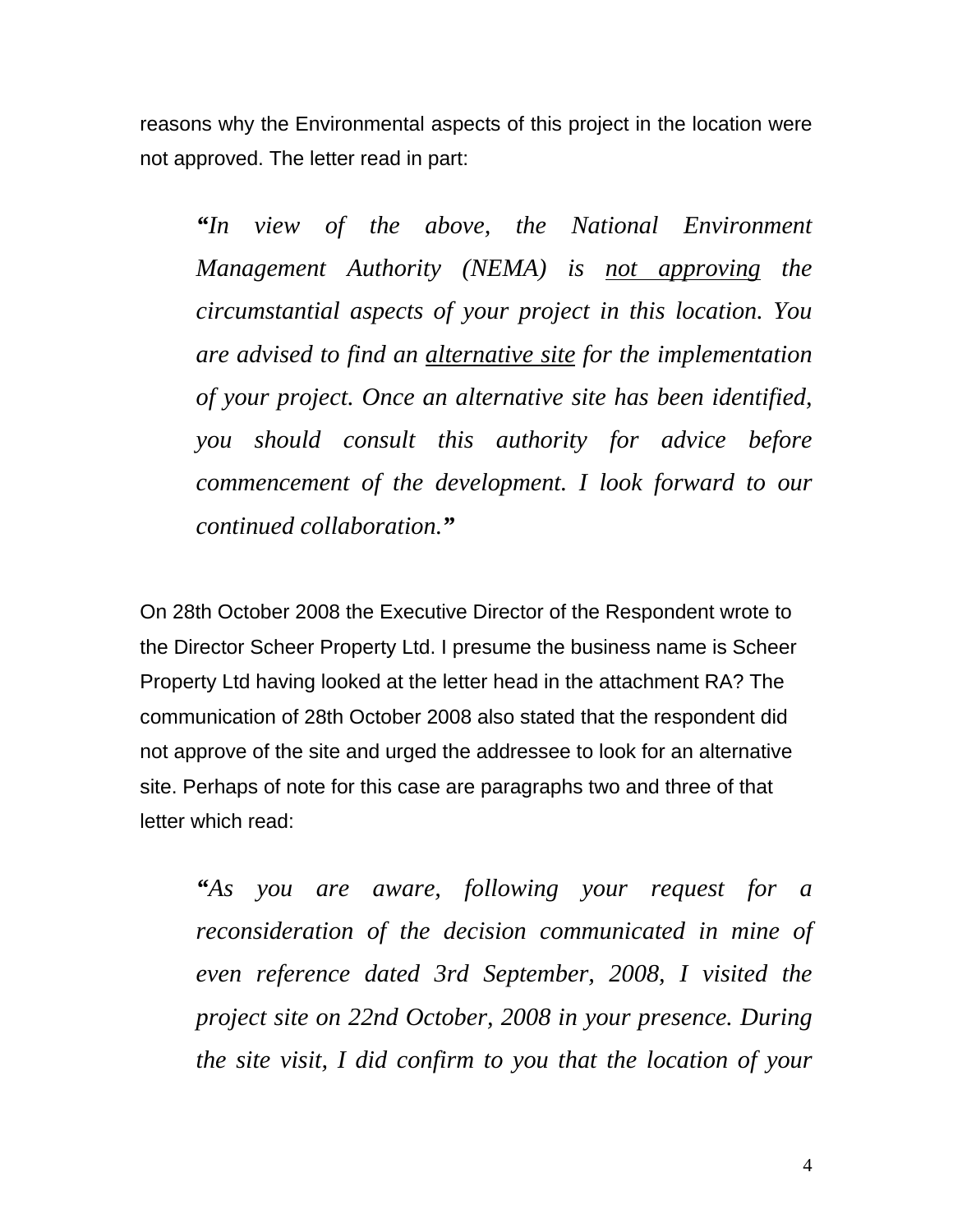*project is in a very fragile ecosystem of a wetland and lake shore.* 

*As the principal agency for environment management in Uganda in ensuring sustainable development, NEMA has continued to ensure that environmental safeguards are incorporated into all development policies, programmes and projects. In pursuit of this development objective, NEMA reviewed the Environmental Impact Assessment Report for the proposed ICT Scanning and Archiving Office premises and did not approve the project.* 

*-----------------------------------------"*

From the same author to the same addressee is Attachment RA6 dated 13thNovember 2008. The letter states that there should be a protection zone of 200 metres measured from the Low water mark to land for any envisaged project around Lake Victoria in particular. The letter continued at page 2 thereof:

*"This is to confirm to you that inspections and measurements carried out established that the land for the proposed ICT Scanning and Archiving Office premises and belonging to Joan M*.*Kelly is located in a wetland and within the protection zone of Lake Victoria.*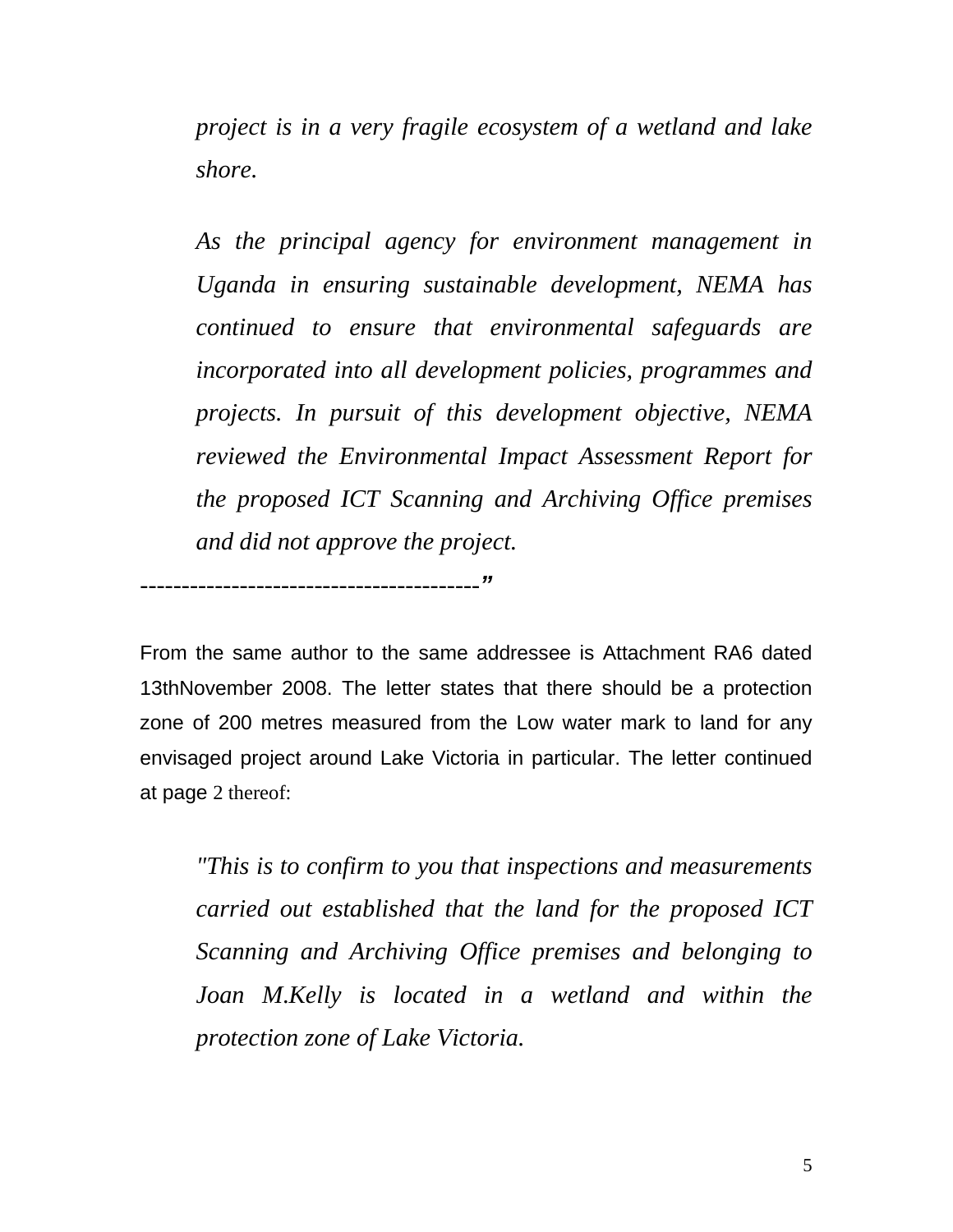*This plot was found to be located at exactly 59 metres from the lowest water mark.. "*

Needless to say, the letter stated that the proposed project was not approved in the circumstances and urged for an alternative suitable site. A letter dated 8th October 2008 addressed to the Executive Director of the Respondent by *M/S* Scheer Property Ltd is appended to the affidavit in reply as RA? It is headed 'RE: Official Letter of Apology and Request for a solution from Scheer Property Ltd Ref. NEMA/4.5' In summary the letter is a lamentation by the author stating what the companies Scheer Property *Ltd/Collar* - IT Uganda Ltd had had to contend with already and how much had gone amiss. The letter sought for a compromise. It is ended:

*"With your guidance and advice on how to handle this matter, we hope to come to a solution suitable to all and the environment. We shall do anything within our means to ensure that the development of our land does not in anyway (sic) tamper with the natural resources within vicinity of the land...* "

In the application for judicial review the applicants seek writs of certiorari, mandamus, prohibition and Permanent Injunction. In order to make such an application there must be a decision, which is being contested. From the generality of the pleadings and counsel's submission the decision being contested is that of the respondent when it refused to approve a proposed project for ICT Scanning and archiving office premises on the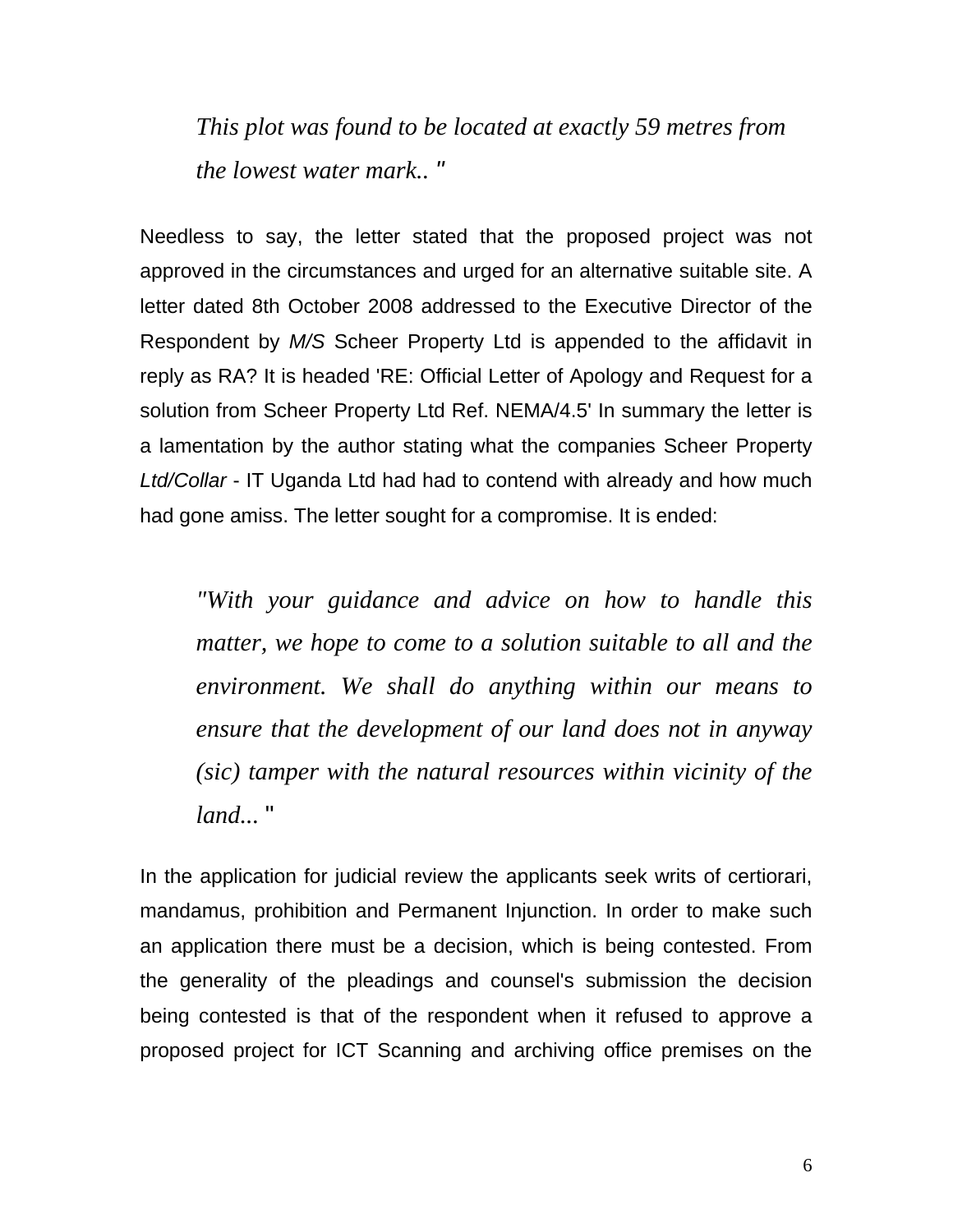land in issue. At page 551 of Administrative Law,  $5<sup>th</sup>$  Edition, HWR Wade notes:

*"Originally, certiorari and prohibition lay to control the functions of inferior courts i.e. judicial functions. But the notion of what is a "Court" and what is a "judicial function" has been greatly* stretched *so that those remedies have grown to be comprehensive remedies for the control of all kinds* of *administrative as well as judicial acts.* "

Indeed Article 42 of the Constitution of Uganda ordaining:

*"Any person appearing before any administrative official or body has a right to be treated justly and fairly and shall have a right to apply to a court of law in respect of any administrative decision taken against him or her."* 

Certiorari and prohibition are designed to make the machinery of government operate according to law and public interest. While certiorari issues to quash decisions, which are ultra vires, arbitrary or oppressive, prohibition prohibits the happening of an act or the taking of some decision, which would be ultra vires. Certiorari thus is a remedy for something done in the past. Prohibition on the other hand is preventive as it prevents a future decision. A word about mandamus. Simply put the writ would issue to compel a statutory body such as the respondent to fulfill its statutory obligation.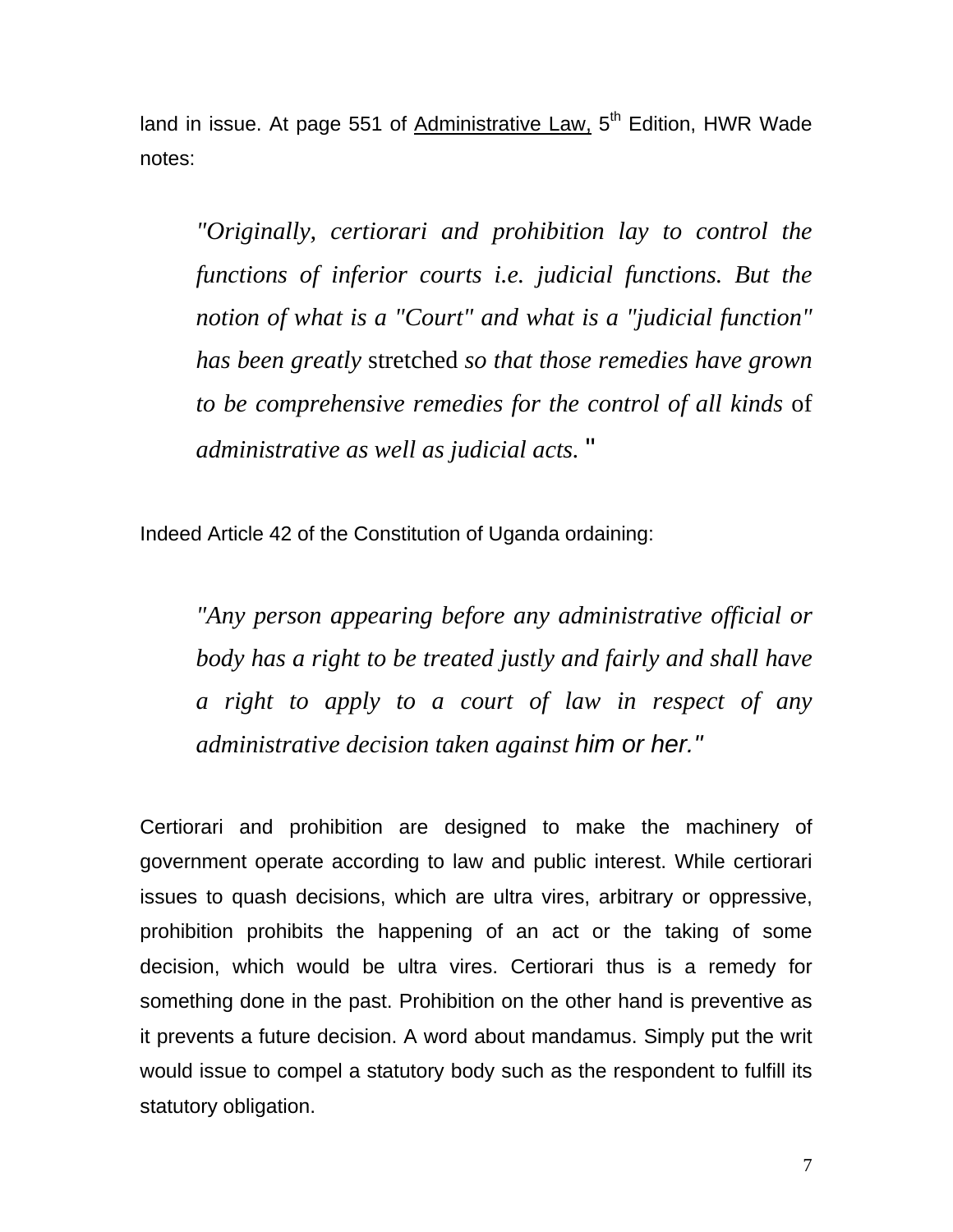From the generality of this application, submission of both counsel and indeed respondent's reply to the application it is apparent there is a decision in existence. That being the case application for a writ of prohibition is moot. Equally redundant would be the writ of mandamus since the respondent has not failed to perform its statutory duty. It is no wonder therefore the thrust of the arguments by the applicant relates to the writ of certiorari.

It is argued by the applicant that the land in issue is private land and that the respondent's approval or lack of it does not extend to it. The respondent on the other hand argues that there is need for an approval by it of Environmental Impact Assessment (EIA) reports for all land in Uganda, tenure notwithstanding. Article 245of the Constitution is relevant here and states:

*"Parliament shall, by law, provide for measures intended* –

- *a) to protect and preserve the environment from abuse, pollution and degradation;*
- *b) to manage the development; and environment for sustainable development; and*
- *c) to promote environmental awareness."*

Indeed the National Environment Act, Cap. 153, was subsequently enacted. Section 5 of the Act provides that the National Environment Management Authority shall be the principal agency in Uganda for the management of the environment and shall coordinate, monitor and supervise all activities in the field of the environment. I agree with the respondent here that the extent of the activity conferred by section 5 of the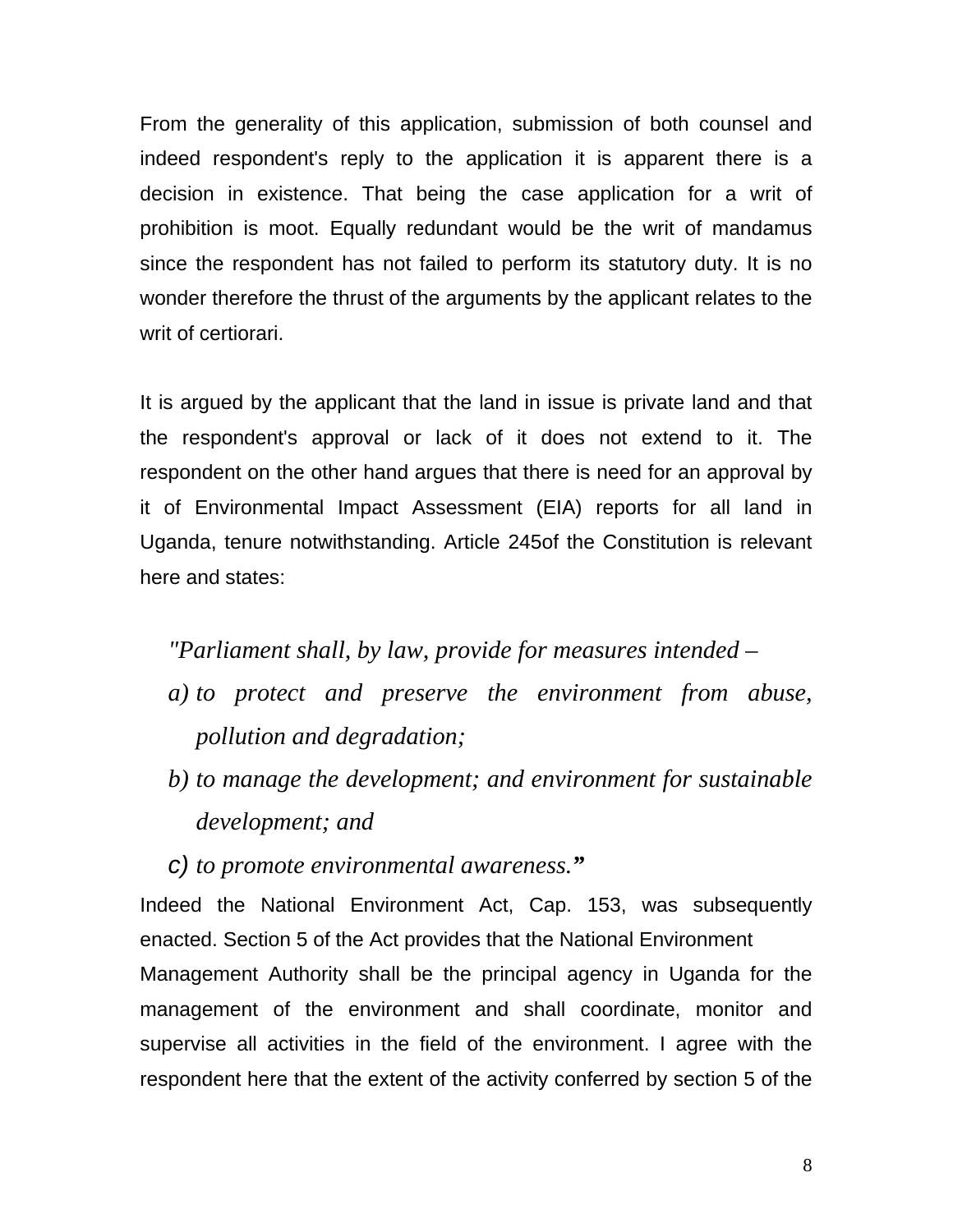Act is nowhere limited or curtailed. It is wrong therefore to peddle the idea, as the applicant does, that respondent's responsibility does not extend to the land in issue. In any case proposed activities on the land would very likely have impact on land and environment in the vicinity and perhaps far beyond hence the relevance of a body such as the respondent. That being the case I find no justification for the proposition that the respondent acted ultra vires. In fact the letter from Scheer Property Ltd to the respondent dated 8th October 2008 acknowledges respondent's statutory responsibility. See Annexture RA7 to the affidavit in reply. In my view that letter on its own would stop applicant from making the claim he does. Suffice it to say neither Uganda Investment Authority nor Kampala City Council have been delegated this statutory duty. Related to the above is applicant's contention that it was not afforded a fair hearing. This is not the view of the respondent, which says enough opportunity was given to the applicant to be heard and that applicant was duly heard. I have earlier related to the correspondence between the applicant and respondent. They do not only relate to exchange ideas but also to several site visits. Again annexture RA7 of the affidavit in reply could be invoked for it is more evidence that the concerns of the applicant were brought to respondent's attention. I am satisfied applicant was given ample hearing and that there was no need to call the various experts applicant says it engaged since its environment Impact Statement was duly presented and considered. I do not share the view that presentation of an Environmental Impact Assessment statement per se calls for automatic approval in order to justify the claim fair hearing took place. That is not real life. In real life it is possible for there to be approval or the antithesis.

Bias may be actual or implied. It would be actual if the respondent had genuine prejudice against the applicant or the subject matter. On the other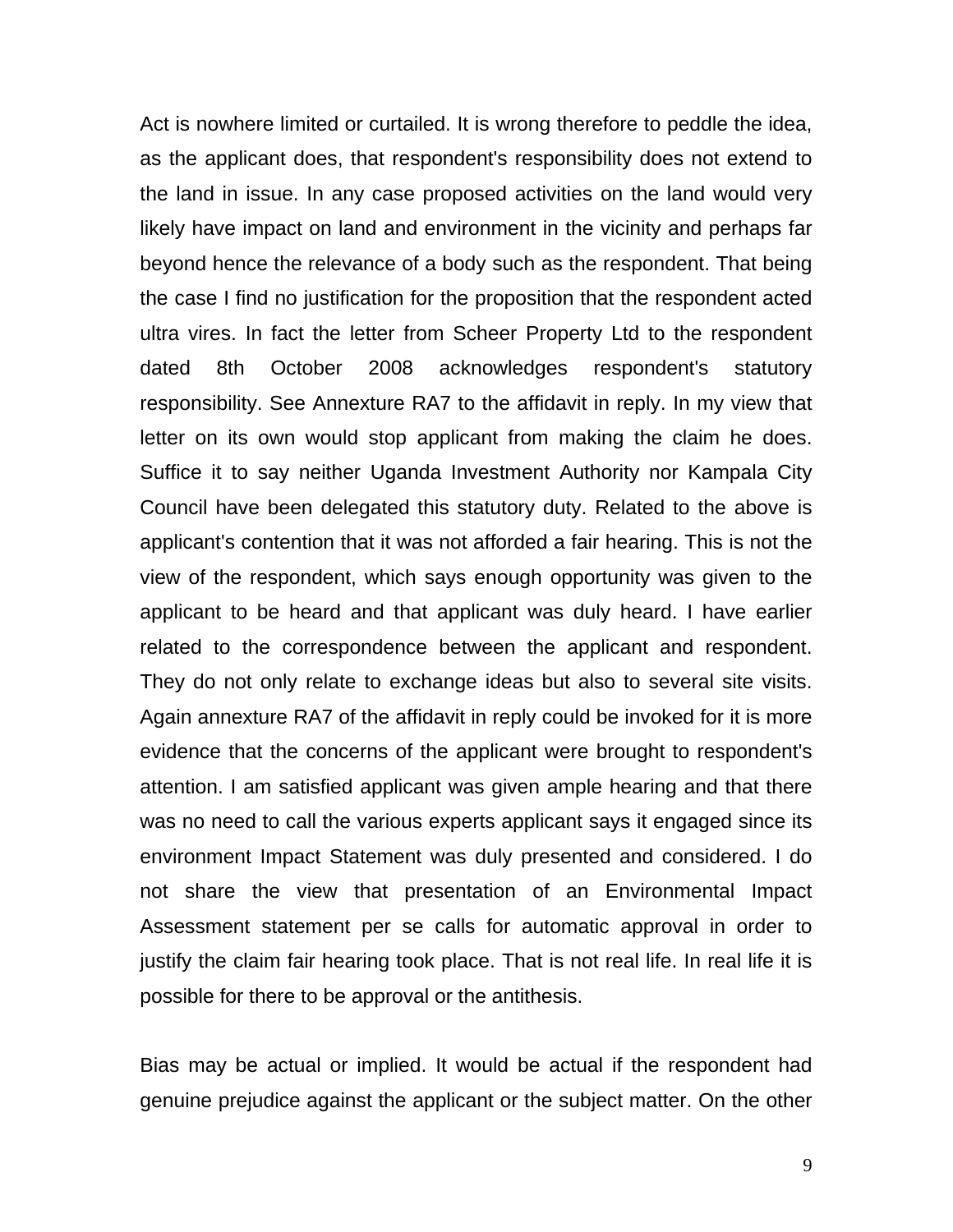hand it would be implied if there was apparent prejudice from the experience or relationship of the respondent or its agents. **See** *Black's Law Dictionary, 8th Edition.* It is contended by the applicant that in the vicinity of the land in issue there is some property, which is closer than the land in issue to the protected zone of the lake. I should note that the decision of the respondent revolved around the requirement for a distance of at least 200 metres between the property to be developed and the protected zone of the lake. The applicant stated that that property in the vicinity is 70 metres removed from the protected zone. Applicant says therefore that it is a clear sign of bias if the applicant is being denied approval when no approval has been denied that adjacent property. I note however there is on record correspondence between the respondent and the applicant where it is stated in no uncertain terms that the land where the ICT project was proposed to be situate is 59 metres from the protected zone. I refer to Annexture 'RA6'. It does not require a genius to note therefore that applicant's land is even closer to the protected zone than the other property mentioned in this connection. Furthermore the applicant does not say what use the other property has been put to. I must confess I am at sea to find evidence of bias howsoever, particularly where reason for denying the applicant approval has been so clearly given.

It was the concern of the respondent it was not clear whether the applicant has locus standi to bring this application especially since correspondence was between the respondent and Sheer Property Ltd (mistaken for Scheer Property Ltd/Collar - IT Uganda Ltd or whatsoever. I have taken into account that those various concerns relate to the same project and the same piece of land. Indeed the application relates to that particular piece of land and the prospects of the project on the piece of land. I am satisfied